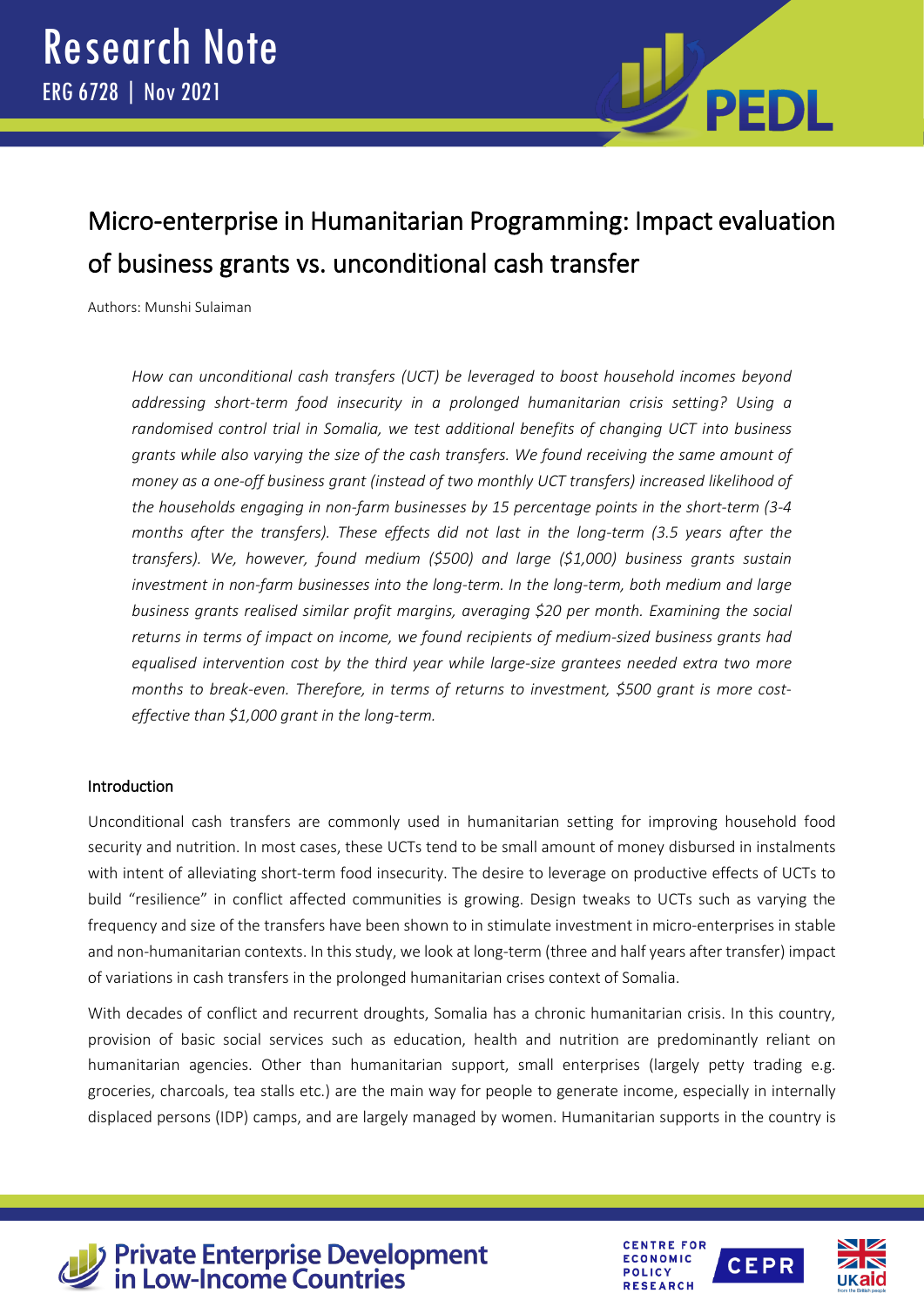often in the form of UCTs. While humanitarian support has remained a key lifeline in Somalia, there have been increasing focus on accelerating recovery and systematic resilience building.

# Data and Methodology

Interventions under this study were leveraged on two projects implemented by Save the Children at several IDP camps in Mogadishu and in urban setting in Hiran region. This study features a randomised trial involving 800 beneficiaries randomised to receive one of four types of transfers allocated through public lottery: a) small UCT of an average \$175 in two monthly instalments as the control arm, b) small one-off business grant averaging \$175, c) "medium" business grant of \$500, and d) "large" business grant of \$1,000. Except the control arm, the other three arms also received one week business skills training. Using three waves of survey data, we examine sustainability of short-term impact on micro-enterprises, and household income. Survey data was collected among 760 beneficiaries just before transfers, 3 to 4 months after transfers (midline) and 3.5 years after transfers (endline).



Figure 1: Randomised treatment arms by site

# Main Results

We find that giving the same amount of money as a lump-sum business grant results in higher likelihood of non-farm business ownership compared to UCT by 15 percentage points in the short-term (3-4 months after the transfers). This suggests potential value of combining multiple UCT into lump-sum instead of delivering in instalments. These small business grants, however, did not sustain these effects in the long-term. On the other hand, additional capital increased the likelihoods of generating income from non-farm businesses by 15 percentage points in the long-term. Moreover, there seems to be threshold above which business grants can stimulate entrepreneurial activity. In other words, the additional \$500 for the fourth treatment group did not increase the likelihoods of their engagement in micro-enterprises.